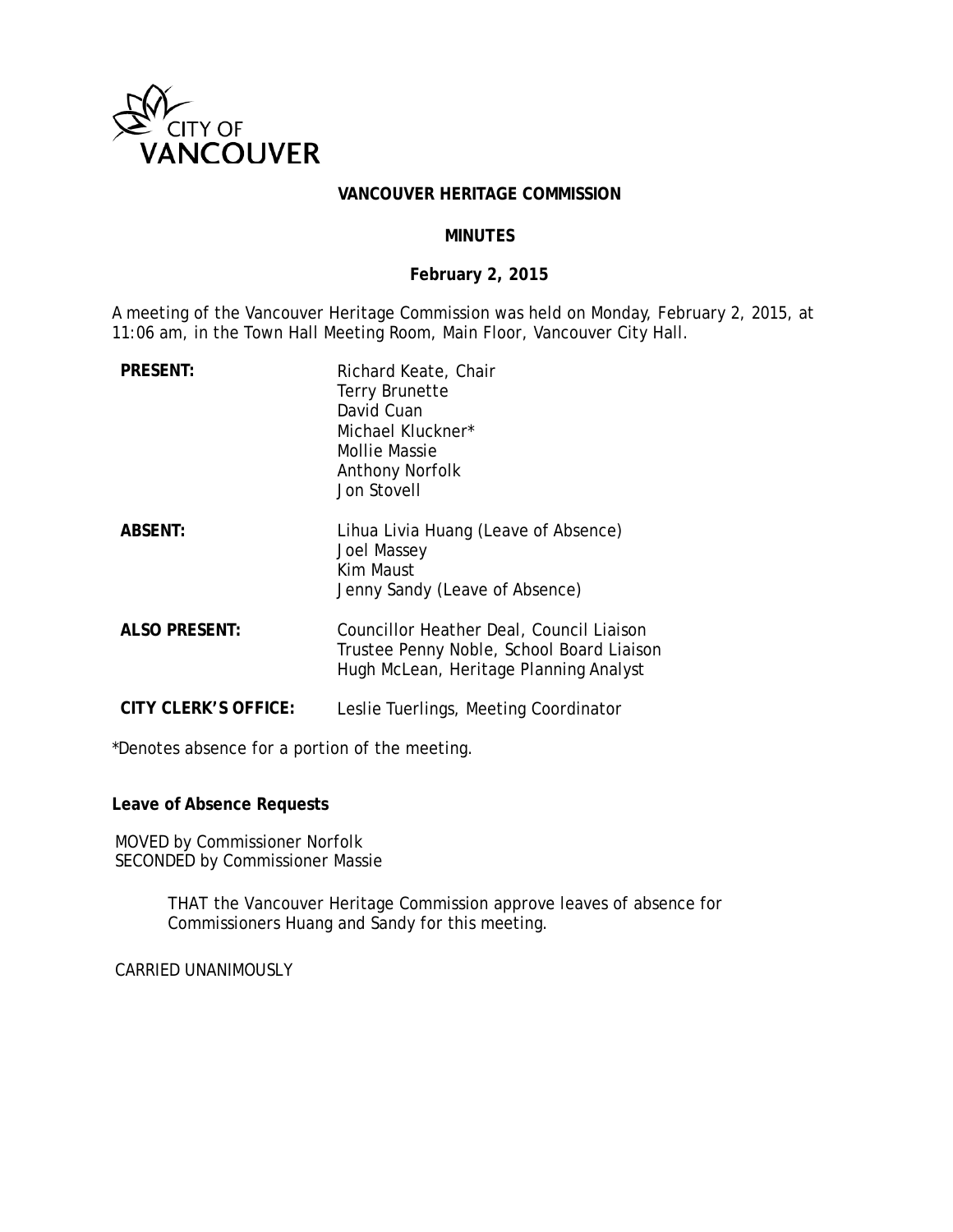## **Approval of Minutes**

MOVED by Commissioner Norfolk SECONDED by Commissioner Massie

> THAT the Vancouver Heritage Commission approve the minutes from the meeting held January 12, 2015, as circulated.

CARRIED UNANIMOUSLY

At this time, the Chair noted a discussion surrounding media protocol and 555 West Cordova was requested and proposed that it be tabled until the first meeting of the new Commission.

MOVED by Commissioner Keate SECONDED by Commissioner Massie

> THAT the Vancouver Heritage Commission discuss media protocol and the results of the Urban Design Panel's decision on 555 West Cordova, at the first meeting of the new Commission.

CARRIED UNANIMOUSLY

## **1. Business Arising from the Minutes**

None.

#### **2. Heritage Action Plan**

Staff and a member of the consultant team presented an update on the Heritage Action Plan which included best practices, a draft vision, an overview of the work program for 2015 and the public consultation program.

The Commission asked questions of staff and the consultant.

MOVED by Commissioner Brunette SECONDED by Commissioner Stovell

> THAT the Vancouver Heritage Commission support and commend, together with comments addressed, the general direction of the Heritage Action Plan as presented at its meeting of February 2, 2015.

CARRIED UNANIMOUSLY (Commissioner Kluckner absent for the vote)